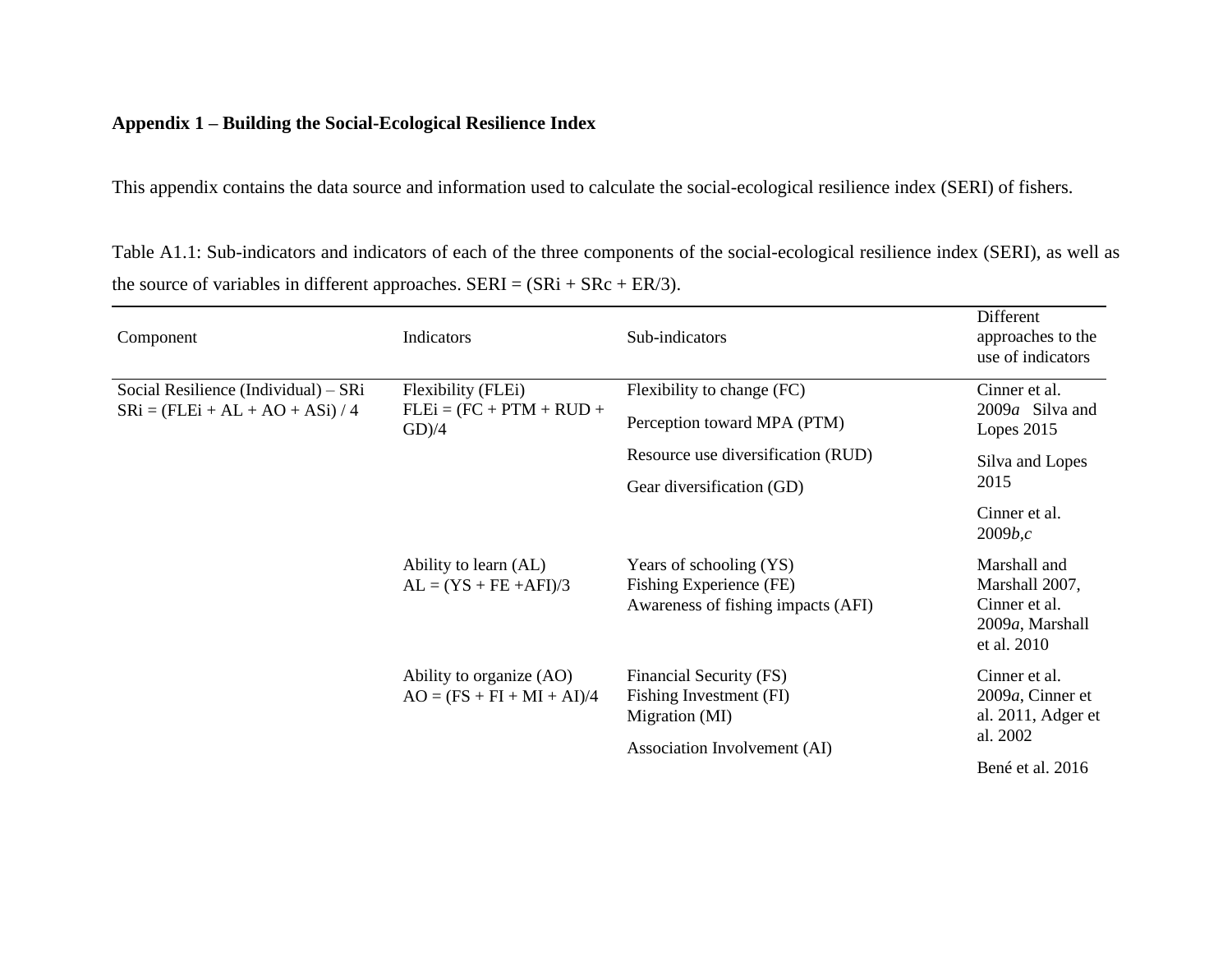|                                                                    | Assets (ASi)                                                                 | Material style of life (MSL)                                                                                                       | Marshall and<br>Marshall 2007                                                 |
|--------------------------------------------------------------------|------------------------------------------------------------------------------|------------------------------------------------------------------------------------------------------------------------------------|-------------------------------------------------------------------------------|
| Social Resilience (Community) - SRc<br>$SRC = (FLEc + SC + ASc)/3$ | Flexibility (FLEc)                                                           | Economic diversification (ED)                                                                                                      | Adger 2003,<br>Gutierrez et al.<br>2011                                       |
|                                                                    | Social Capital (SC)<br>$SC = (FE + KOM + CA + SO)$<br>$+$ FP $)/5$           | Fisher engagement (FE)                                                                                                             | Marshall et al.<br>2010                                                       |
|                                                                    |                                                                              | Knowledge of management (KOM)                                                                                                      |                                                                               |
|                                                                    |                                                                              | Collective action (CA)                                                                                                             |                                                                               |
|                                                                    |                                                                              | Social organizations (SO)                                                                                                          |                                                                               |
|                                                                    |                                                                              | Fisher participation (FP)                                                                                                          |                                                                               |
|                                                                    | Assets (ASc)                                                                 | Community infrastructure                                                                                                           |                                                                               |
|                                                                    |                                                                              |                                                                                                                                    |                                                                               |
| Ecological Resilience - ER<br>$ER = (BS + FSE) / 2$                | <b>Biological Sensitivity (BS)</b><br>$BS = (CE + CBR + RES +$<br>$VUL$ $/4$ | Climate Exposure (CE)<br>Coral bleaching risk (CBR)<br>Resilience of target species (RES)<br>Vulnerability of target species (VUL) | Metcalf et al.<br>2015, Martell and<br>Froese 2013,<br>Damasio et al.<br>2016 |
|                                                                    | Fish Species Exposure (FSE)<br>$FSE = (PC + TL)/2$                           | Price Category of target species in the<br>community (PC)<br>Threat Level of target species in the community<br>(TL)               | Metcalf et al.<br>2015, Jardine and<br>Sanchirico 2012                        |